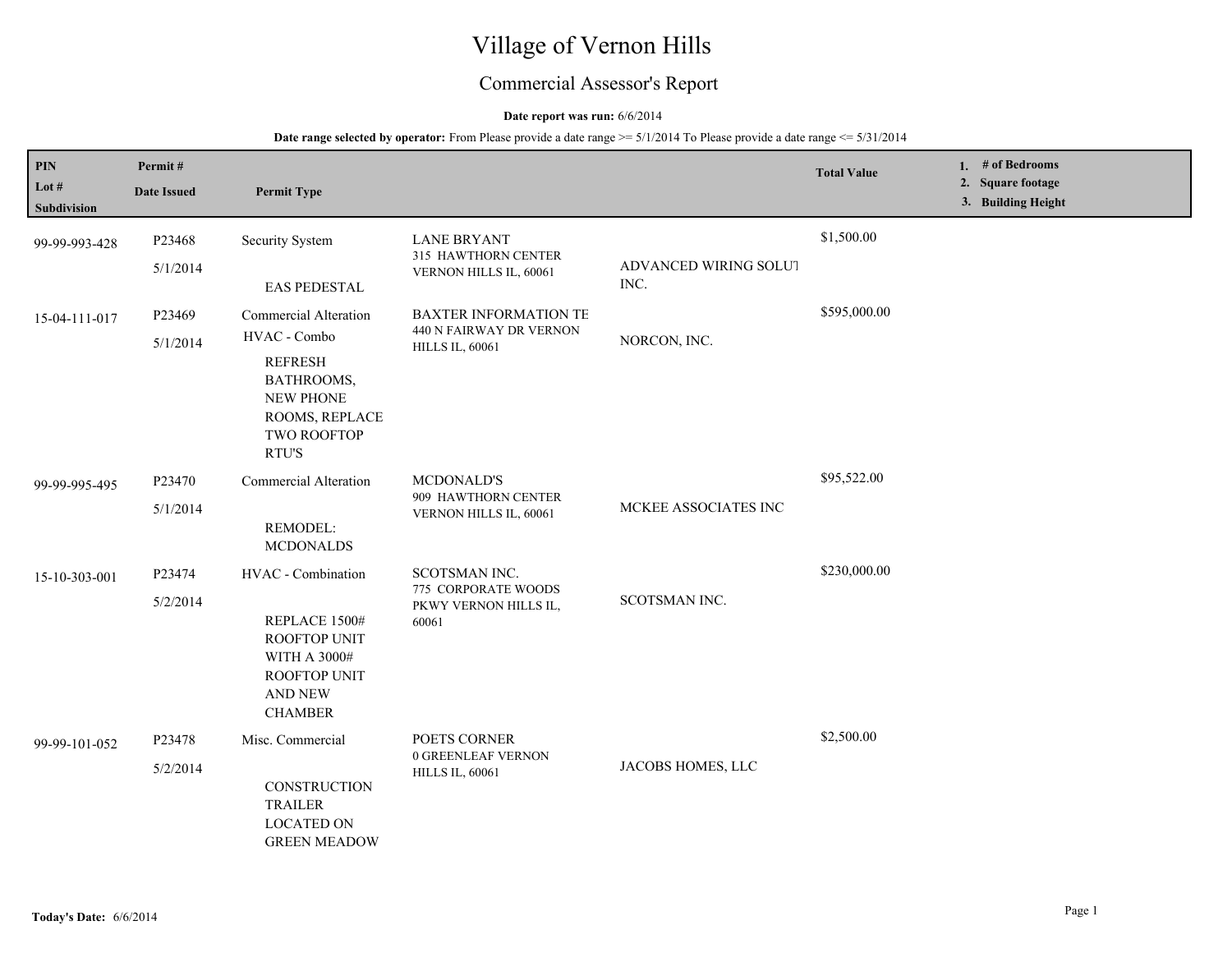| <b>PIN</b><br>Lot $#$<br>Subdivision | Permit#<br><b>Date Issued</b> | <b>Permit Type</b>                                                                                                                                                                                                                                                                                                     |                                                            |                          | <b>Total Value</b> | 1. $#$ of Bedrooms<br>2. Square footage<br>3. Building Height |
|--------------------------------------|-------------------------------|------------------------------------------------------------------------------------------------------------------------------------------------------------------------------------------------------------------------------------------------------------------------------------------------------------------------|------------------------------------------------------------|--------------------------|--------------------|---------------------------------------------------------------|
| 11-32-415-006                        | P23482<br>5/5/2014            | Parking Lot<br>STRIPING,<br>CRACKSEALING,<br><b>SEALCOATING</b>                                                                                                                                                                                                                                                        | 21 HAWTHORN PKWY<br>VERNON HILLS IL, 60061                 | <b>BLACK HAWK PAVING</b> | \$5,183.00         | 2. $41,310.00$                                                |
| 15-07-200-008                        | P23483<br>5/5/2014            | Antenna<br>PLACE ITRON<br><b>RECEPTICALS &amp;</b><br><b>AVAILABLE</b><br><b>INFRUSTRUCTURE</b><br><b>SALLOW</b><br><b>AUTOMATION OF</b><br>THE WATER<br><b>METERS</b><br><b>THROUGH</b><br><b>VERNON HILLS.</b><br>POWER &<br><b>GROUNDING WILL</b><br><b>BEON PHOTO CEL</b><br><b>ADAPTER ON</b><br><b>EACH POLE</b> | 840 CHERRY VALLEY RD<br>unit 106 VERNON HILLS IL,<br>60061 | UNITED SYSTEMS           | \$20,000.00        |                                                               |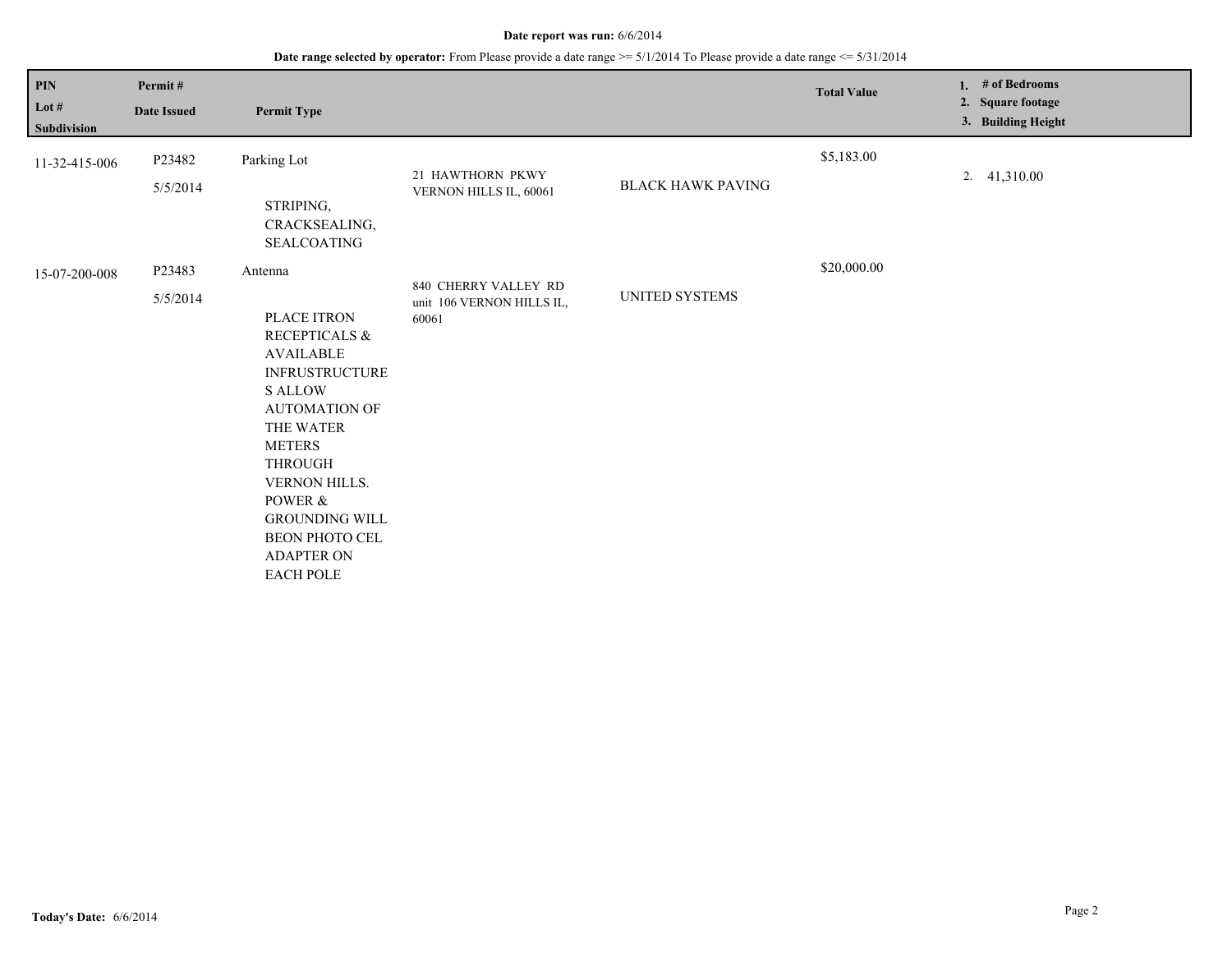| <b>PIN</b><br>Lot $#$<br>Subdivision | Permit#<br><b>Date Issued</b> | <b>Permit Type</b>                                                                                                                                                                                                                                                                             |                                                |                | <b>Total Value</b> | 1. # of Bedrooms<br>2. Square footage<br>3. Building Height |
|--------------------------------------|-------------------------------|------------------------------------------------------------------------------------------------------------------------------------------------------------------------------------------------------------------------------------------------------------------------------------------------|------------------------------------------------|----------------|--------------------|-------------------------------------------------------------|
| 15-05-422-016                        | P23484<br>5/5/2014            | Antenna<br>PLACE ITRON<br>RECEPTICALS &<br><b>AVAILABLE</b><br><b>INFRUSTRUCTURE</b><br><b>S ALLOW</b><br><b>AUTOMATION OF</b><br>THE WATER<br><b>METERS</b><br><b>THROUGH</b><br>VERNON HILLS.<br>POWER &<br><b>GROUNDING WILL</b><br>BEON PHOTO CEL<br><b>ADAPTER ON</b><br><b>EACH POLE</b> | 206 AUTUMN LN VERNON<br><b>HILLS IL, 60061</b> | UNITED SYSTEMS | \$20,000.00        |                                                             |
| 15-15-104-001                        | P23485<br>5/5/2014            | Antenna<br>PLACE ITRON<br>RECEPTICALS &<br><b>AVAILABLE</b><br><b>INFRUSTRUCTURE</b><br><b>S ALLOW</b><br><b>AUTOMATION OF</b><br>THE WATER<br><b>METERS</b><br><b>THROUGH</b><br>VERNON HILLS.<br>POWER &<br><b>GROUNDING WILL</b><br>BEON PHOTO CEL<br><b>ADAPTER ON</b><br>EACH POLE        | 1001 WOODLANDS PKWY<br>VERNON HILLS IL, 60061  | UNITED SYSTEMS | \$20,000.00        |                                                             |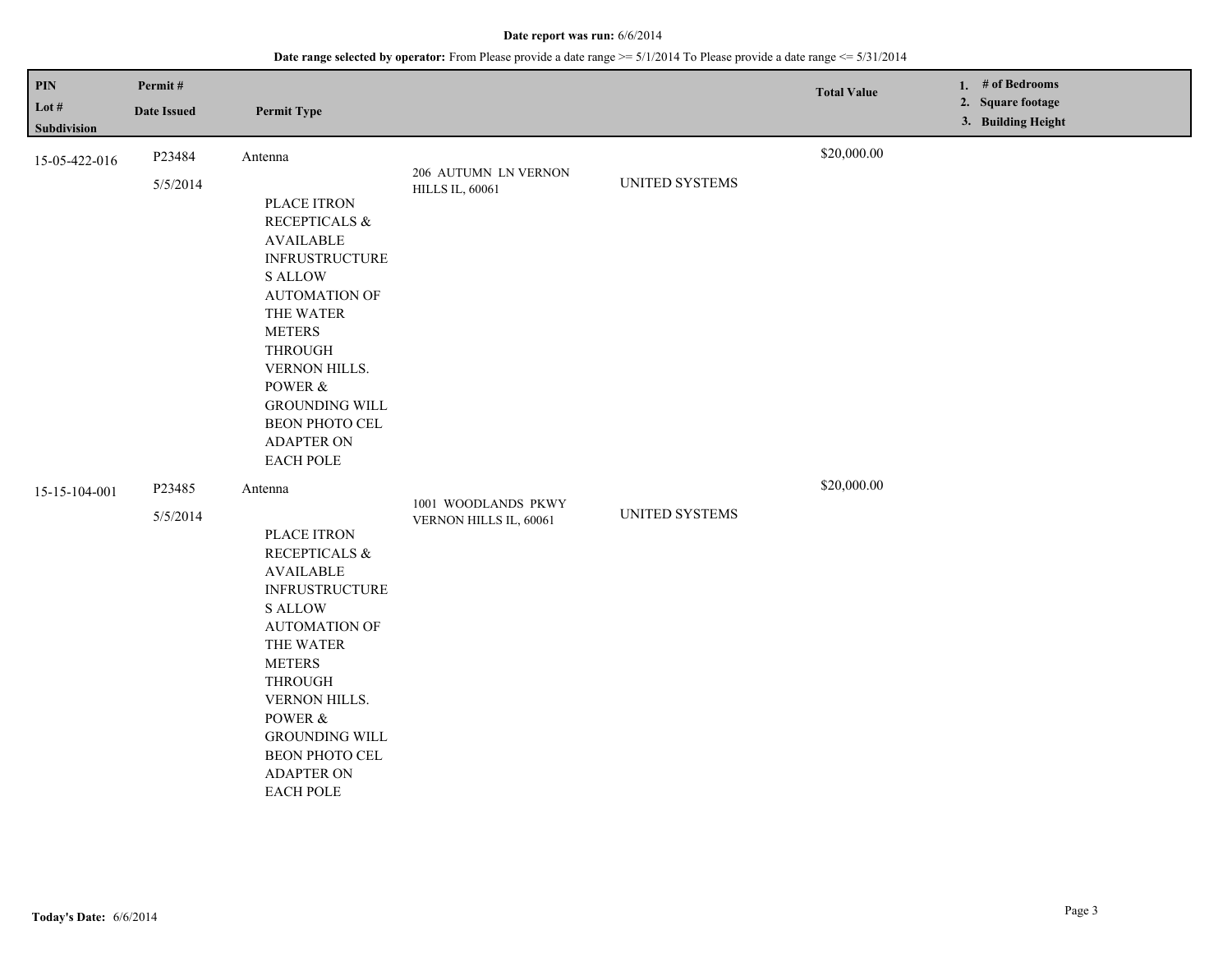| PIN<br>Lot $#$<br>Subdivision | Permit#<br><b>Date Issued</b> | <b>Permit Type</b>                                                                                                                                                                                                                                                                             |                                                  |                | <b>Total Value</b> | 1. # of Bedrooms<br>2. Square footage<br>3. Building Height |
|-------------------------------|-------------------------------|------------------------------------------------------------------------------------------------------------------------------------------------------------------------------------------------------------------------------------------------------------------------------------------------|--------------------------------------------------|----------------|--------------------|-------------------------------------------------------------|
| 99-99-992-223                 | P23486<br>5/5/2014            | Antenna<br>PLACE ITRON<br>RECEPTICALS &<br><b>AVAILABLE</b><br><b>INFRUSTRUCTURE</b><br><b>S ALLOW</b><br><b>AUTOMATION OF</b><br>THE WATER<br><b>METERS</b><br><b>THROUGH</b><br>VERNON HILLS.<br>POWER &<br><b>GROUNDING WILL</b><br>BEON PHOTO CEL<br><b>ADAPTER ON</b><br><b>EACH POLE</b> | 209 N BUTTERFIELD RD<br>VERNON HILLS IL, 60061   | UNITED SYSTEMS | \$20,000.00        |                                                             |
| 99-99-991-098                 | P23487<br>5/5/2014            | Antenna<br>PLACE ITRON<br>RECEPTICALS &<br><b>AVAILABLE</b><br><b>INFRUSTRUCTURE</b><br><b>S ALLOW</b><br><b>AUTOMATION OF</b><br>THE WATER<br><b>METERS</b><br><b>THROUGH</b><br>VERNON HILLS.<br>POWER &<br><b>GROUNDING WILL</b><br>BEON PHOTO CEL<br><b>ADAPTER ON</b><br><b>EACH POLE</b> | 1263 REGENCY CT VERNON<br><b>HILLS IL, 60061</b> | UNITED SYSTEMS | \$20,000.00        |                                                             |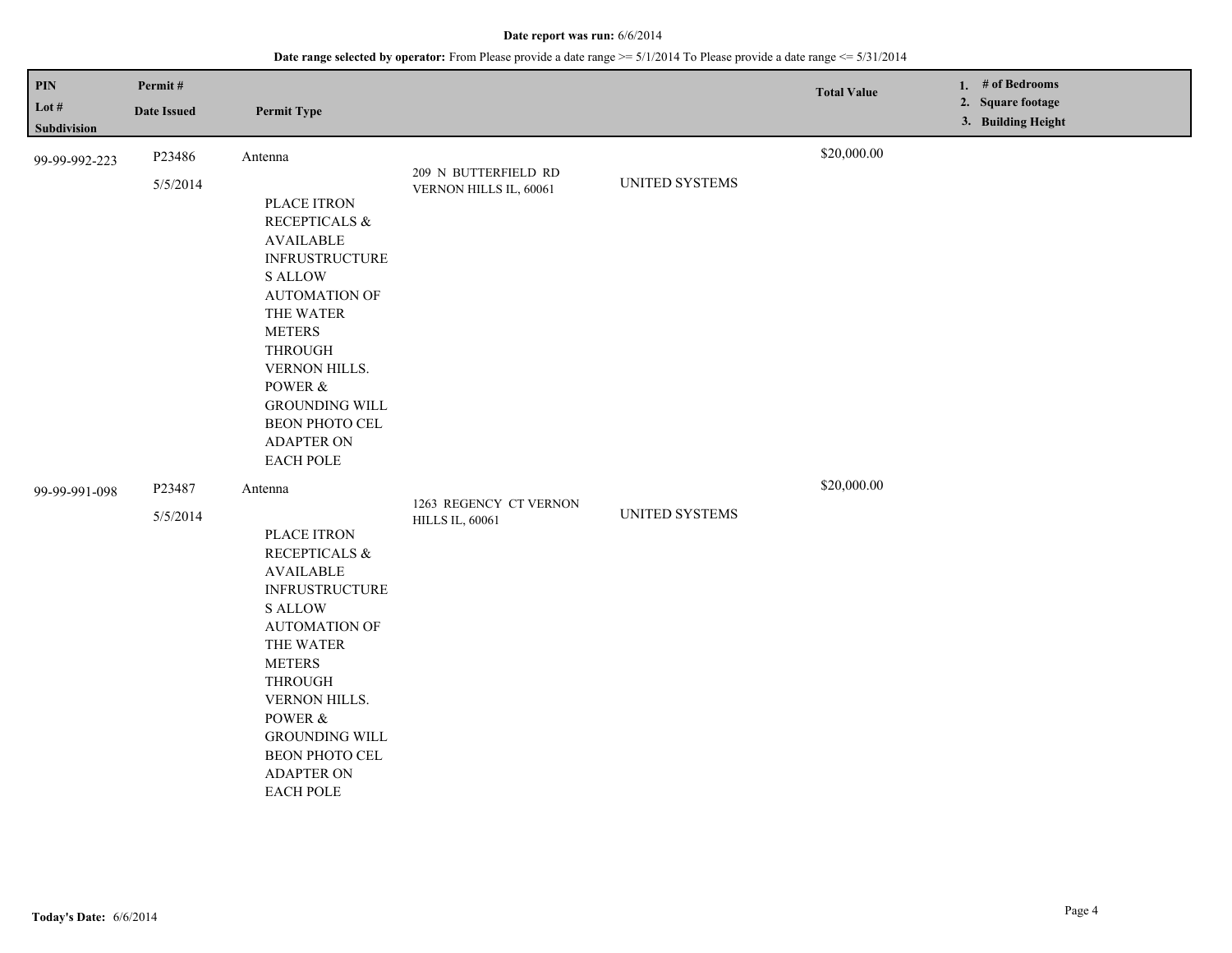| <b>PIN</b><br>Lot $#$<br>Subdivision | Permit#<br><b>Date Issued</b> | <b>Permit Type</b>                                                                                                                                                                                                                                                                             |                                             |                | <b>Total Value</b> | 1. # of Bedrooms<br>2. Square footage<br>3. Building Height |
|--------------------------------------|-------------------------------|------------------------------------------------------------------------------------------------------------------------------------------------------------------------------------------------------------------------------------------------------------------------------------------------|---------------------------------------------|----------------|--------------------|-------------------------------------------------------------|
| 15-08-412-017                        | P23488<br>5/5/2014            | Antenna<br>PLACE ITRON<br>RECEPTICALS &<br><b>AVAILABLE</b><br><b>INFRUSTRUCTURE</b><br><b>S ALLOW</b><br><b>AUTOMATION OF</b><br>THE WATER<br><b>METERS</b><br><b>THROUGH</b><br>VERNON HILLS.<br>POWER &<br><b>GROUNDING WILL</b><br>BEON PHOTO CEL<br><b>ADAPTER ON</b><br><b>EACH POLE</b> | 135 MONTCLAIR RD<br>VERNON HILLS IL, 60061  | UNITED SYSTEMS | \$20,000.00        |                                                             |
| 15-04-303-076                        | P23489<br>5/5/2014            | Antenna<br>PLACE ITRON<br>RECEPTICALS &<br><b>AVAILABLE</b><br><b>INFRUSTRUCTURE</b><br><b>S ALLOW</b><br><b>AUTOMATION OF</b><br>THE WATER<br><b>METERS</b><br><b>THROUGH</b><br>VERNON HILLS.<br>POWER &<br><b>GROUNDING WILL</b><br>BEON PHOTO CEL<br><b>ADAPTER ON</b><br>EACH POLE        | 101 BIRMINGHAM PL<br>VERNON HILLS IL, 60061 | UNITED SYSTEMS | \$20,000.00        |                                                             |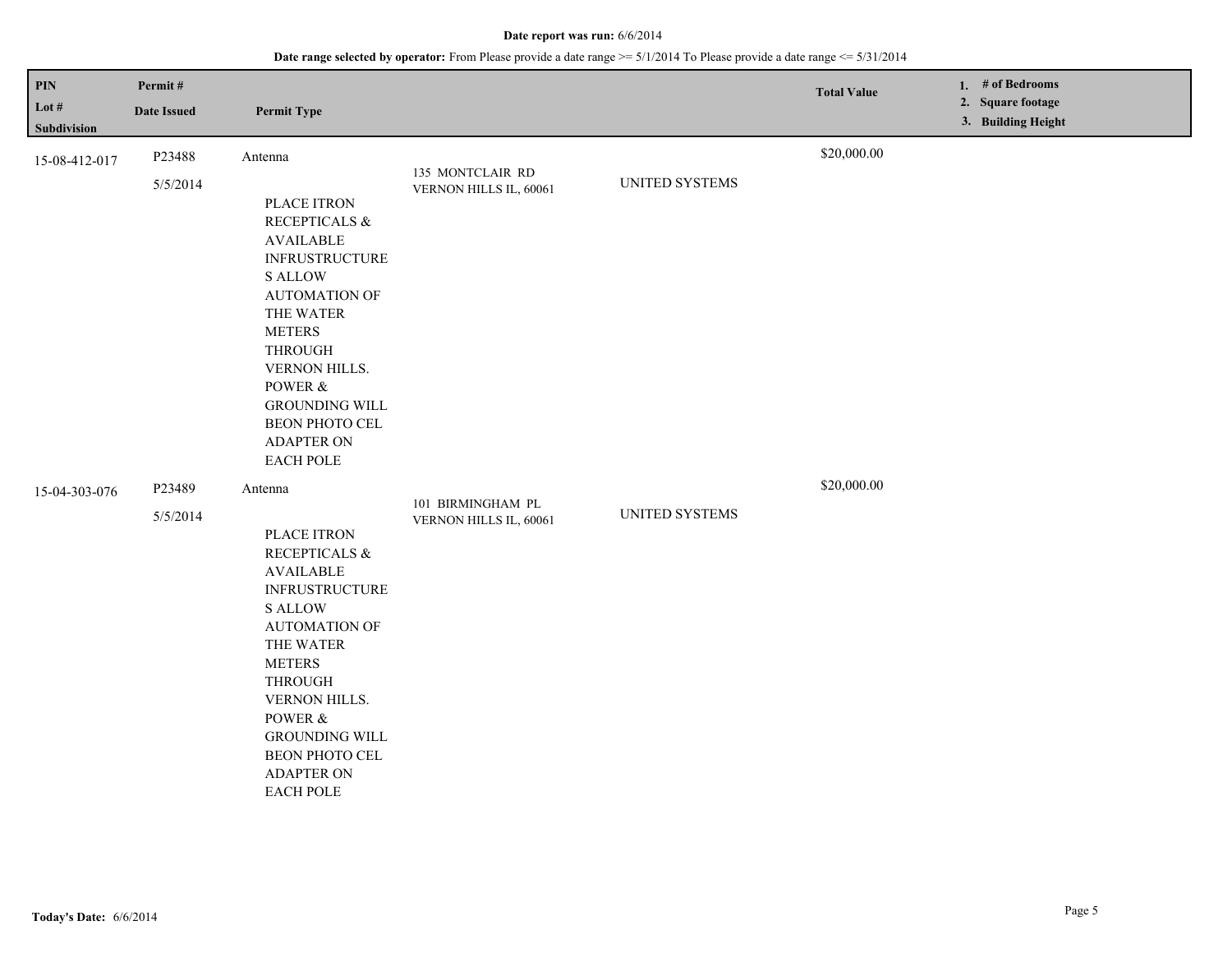| PIN<br>Lot $#$<br>Subdivision | Permit#<br><b>Date Issued</b> | <b>Permit Type</b>                                                                                                                                                                                                                           |                                                |                | <b>Total Value</b> | 1. # of Bedrooms<br>2. Square footage<br>3. Building Height |
|-------------------------------|-------------------------------|----------------------------------------------------------------------------------------------------------------------------------------------------------------------------------------------------------------------------------------------|------------------------------------------------|----------------|--------------------|-------------------------------------------------------------|
| 15-08-200-053                 | P23490<br>5/5/2014            | Antenna<br>PLACE ITRON<br>REPEATERS ONTO<br>MONO POLES TO<br><b>ALLOW</b><br><b>AUTOMATION OF</b><br><b>WATER METERS</b><br>THOUGHOUT<br>VILLAGE. POWER<br>AND GROUNDING<br>WILL RUN UP<br>POLE TO<br><b>REPEATERS AT</b><br>THE TOWER SITES | 290 EVERGREEN DR<br>VERNON HILLS IL, 60061     | UNITED SYSTEMS | \$20,000.00        |                                                             |
| 99-99-995-187                 | P23491<br>5/5/2014            | Antenna<br>PLACE ITRON<br>REPEATERS ONTO<br>MONO POLES TO<br><b>ALLOW</b><br><b>AUTOMATION OF</b><br><b>WATER METERS</b><br>THOUGHOUT<br>VILLAGE. POWER<br>AND GROUNDING<br>WILL RUN UP<br>POLE TO<br><b>REPEATERS AT</b><br>THE TOWER SITES | 75 E ROUTE 45 VERNON<br><b>HILLS IL, 60061</b> | UNITED SYSTEMS | \$20,000.00        |                                                             |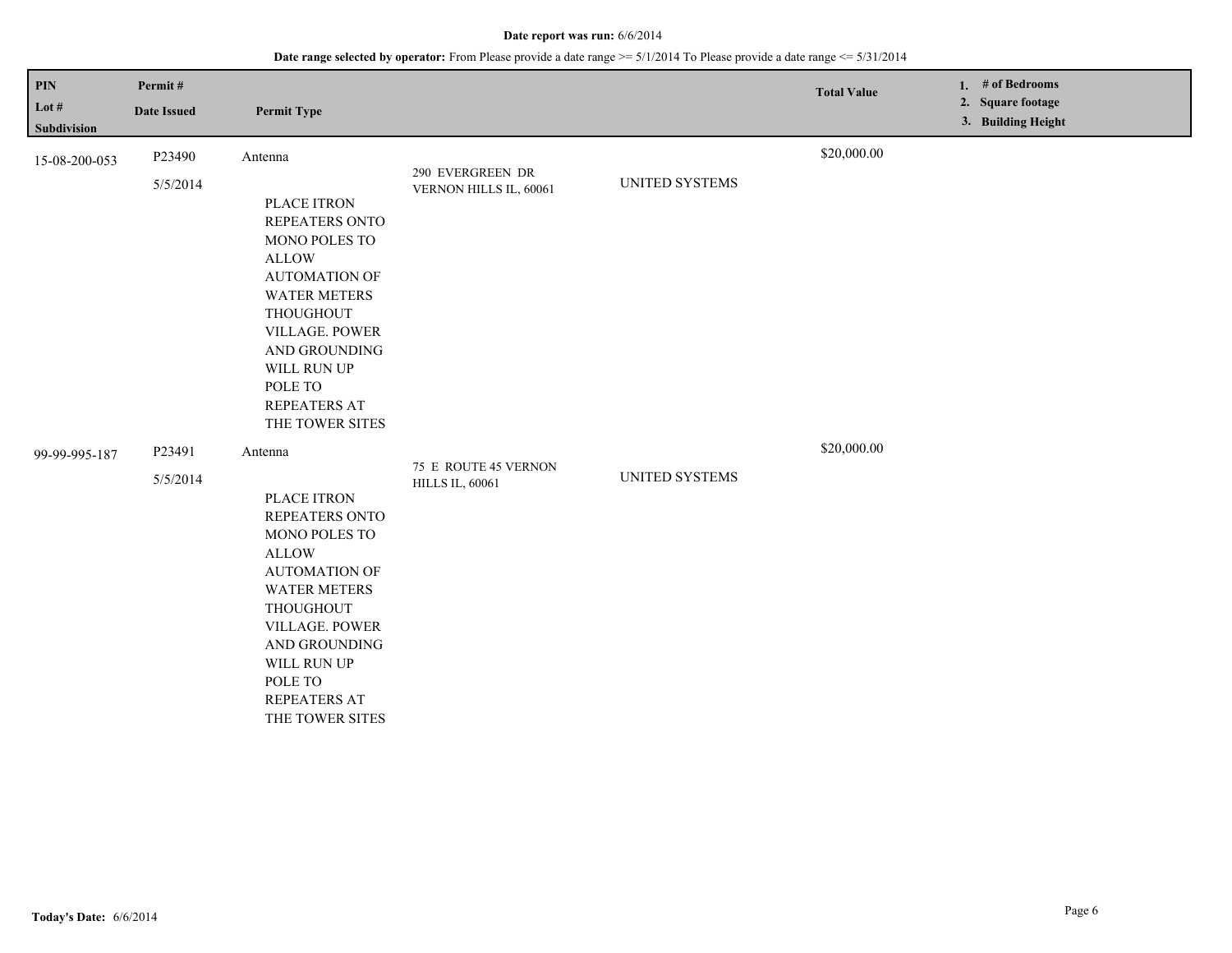| <b>PIN</b>           | Permit#            |                                                                                                                                                                                                                                                        |                                                                             |                                       | <b>Total Value</b> |                                         | 1. # of Bedrooms |  |
|----------------------|--------------------|--------------------------------------------------------------------------------------------------------------------------------------------------------------------------------------------------------------------------------------------------------|-----------------------------------------------------------------------------|---------------------------------------|--------------------|-----------------------------------------|------------------|--|
| Lot #<br>Subdivision | <b>Date Issued</b> | <b>Permit Type</b>                                                                                                                                                                                                                                     |                                                                             |                                       |                    | 2. Square footage<br>3. Building Height |                  |  |
| 99-99-101-181        | P23492             | Antenna                                                                                                                                                                                                                                                | 740 LAKEVIEW suite A                                                        |                                       | \$20,000.00        |                                         |                  |  |
|                      | 5/5/2014           | PLACE ITRON<br><b>REPEATERS ONTO</b><br><b>MONO POLES TO</b><br><b>ALLOW</b><br><b>AUTOMATION OF</b><br><b>WATER METERS</b><br><b>THOUGHOUT</b><br>VILLAGE. POWER<br>AND GROUNDING<br>WILL RUN UP<br>POLE TO<br><b>REPEATERS AT</b><br>THE TOWER SITES | VERNON HILLS IL, 60061                                                      | <b>UNITED SYSTEMS</b>                 |                    |                                         |                  |  |
| 15-05-202-016        | P23494<br>5/6/2014 | Misc. Commercial<br>ADD APX 90' OF<br><b>PARTITION</b><br>WALLS, DOORS,<br>AND UPDATE<br>MECHANICALS.                                                                                                                                                  | TOSHIBA MEDICAL RESEA<br>706 DEERPATH DR VERNON<br><b>HILLS IL, 60061</b>   | ALLEGIANCE CONSTRUCTI<br><b>GROUP</b> | \$35,000.00        |                                         |                  |  |
| 11-32-413-062        | P23499<br>5/6/2014 | Re-Roofing<br>REROOF 147-159<br><b>SARATOGA</b>                                                                                                                                                                                                        | NEW CENTURY TOWN #1<br>147 W SARATOGA CT<br>VERNON HILLS IL, 60061          | BARRY ROOFING (UNLTD)                 | \$18,931.00        |                                         |                  |  |
| 99-99-101-389        | P23502<br>5/7/2014 | Re-Roofing<br><b>REROOF</b>                                                                                                                                                                                                                            | OKAMOTO CORPORATION<br>370 CORPORATE WOODS<br>PKY VERNON HILLS IL, 60061    | PETERSON ROOFING CO                   | \$60,000.00        |                                         |                  |  |
| 99-99-101-166        | P23509<br>5/8/2014 | Commercial Alteration<br><b>MACIANO'S PIZZA</b><br>& PASTARIA<br>-COMERCIAL<br><b>ALTERATION</b>                                                                                                                                                       | MACIANO'S PIZZA & PAST/<br>271 TOWNLINE suite 150<br>VERNON HILLS IL, 60061 | TORCH ARCHITECTURE, IN                | \$65,000.00        |                                         |                  |  |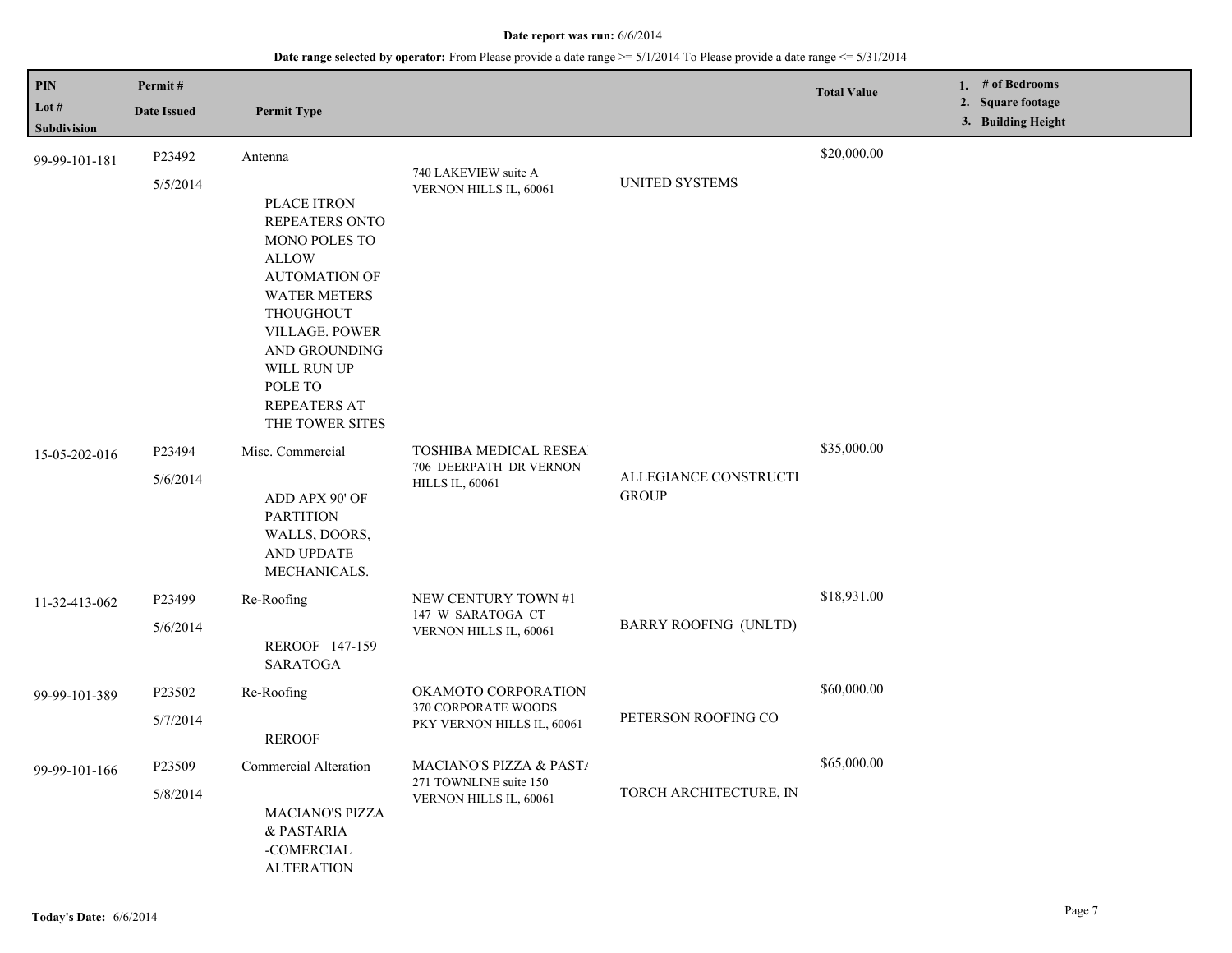| $\mathbf{PIN}$<br>Lot #<br>Subdivision | Permit#<br><b>Date Issued</b> | <b>Permit Type</b>                                                                                                                                                |                                                                      |                          | <b>Total Value</b> | 1. $#$ of Bedrooms<br>2. Square footage<br>3. Building Height |
|----------------------------------------|-------------------------------|-------------------------------------------------------------------------------------------------------------------------------------------------------------------|----------------------------------------------------------------------|--------------------------|--------------------|---------------------------------------------------------------|
| 99-00-000-011                          | P23535<br>5/8/2014            | Fence<br><b>FENCE</b>                                                                                                                                             | <b>JAMES VENARD</b><br>1079 W WARREN LN<br>VERNON HILLS IL, 60061    | <b>JAMES VENARD</b>      | \$2,500.00         | 3. 6.00                                                       |
| 99-99-993-244                          | P23537<br>5/9/2014            | Voice/Data<br>VOICE AND DATA                                                                                                                                      | <b>MAGGIANO'S</b><br>307 HAWTHORN CENTER<br>VERNON HILLS IL, 60061   | <b>BTS SOLUTIONS</b>     | \$6,000.00         |                                                               |
| 11-33-401-005                          | P23540<br>5/9/2014            | Misc. Commercial<br><b>UNDERGROUND</b><br><b>BORE TO REPAIR</b><br>SIDEWALK WALL<br><b>WASH</b><br><b>LIGHTING IN</b><br>PARKING LOT. 4<br>LIGHTS. OTC PER<br>JR. | MACY'S<br>1 HAWTHORN CENTER<br>VERNON HILLS IL, 60061                | MACY'S                   | \$10,000.00        |                                                               |
| 99-99-100-493                          | P23544<br>5/12/2014           | Parking Lot<br>PARKING LOT:<br>2014                                                                                                                               | HAMILTON PARTNERS<br>3 HAWTHORN PKY VERNON<br><b>HILLS IL, 60061</b> | R.A. PETERSON CO         | \$1,225.00         |                                                               |
| 15-03-101-005                          | P23545<br>5/13/2014           | Sign<br>SIGNS: GROUND &<br>WALL                                                                                                                                   | ON THE BORDER<br>535 N LAKEVIEW PKY<br>VERNON HILLS IL, 60061        | <b>BRIGHT LIGHT SIGN</b> | \$2,455.00         |                                                               |
| 99-99-101-718                          | P23549<br>5/13/2014           | Sign<br><b>SIGN</b>                                                                                                                                               | <b>THYBONY</b><br>700 MILWAUKEE AVE 139A<br>VERNON HILLS IL, 60061   | DOYLE SIGNS INC.         | \$8,000.00         | 3. 38.00                                                      |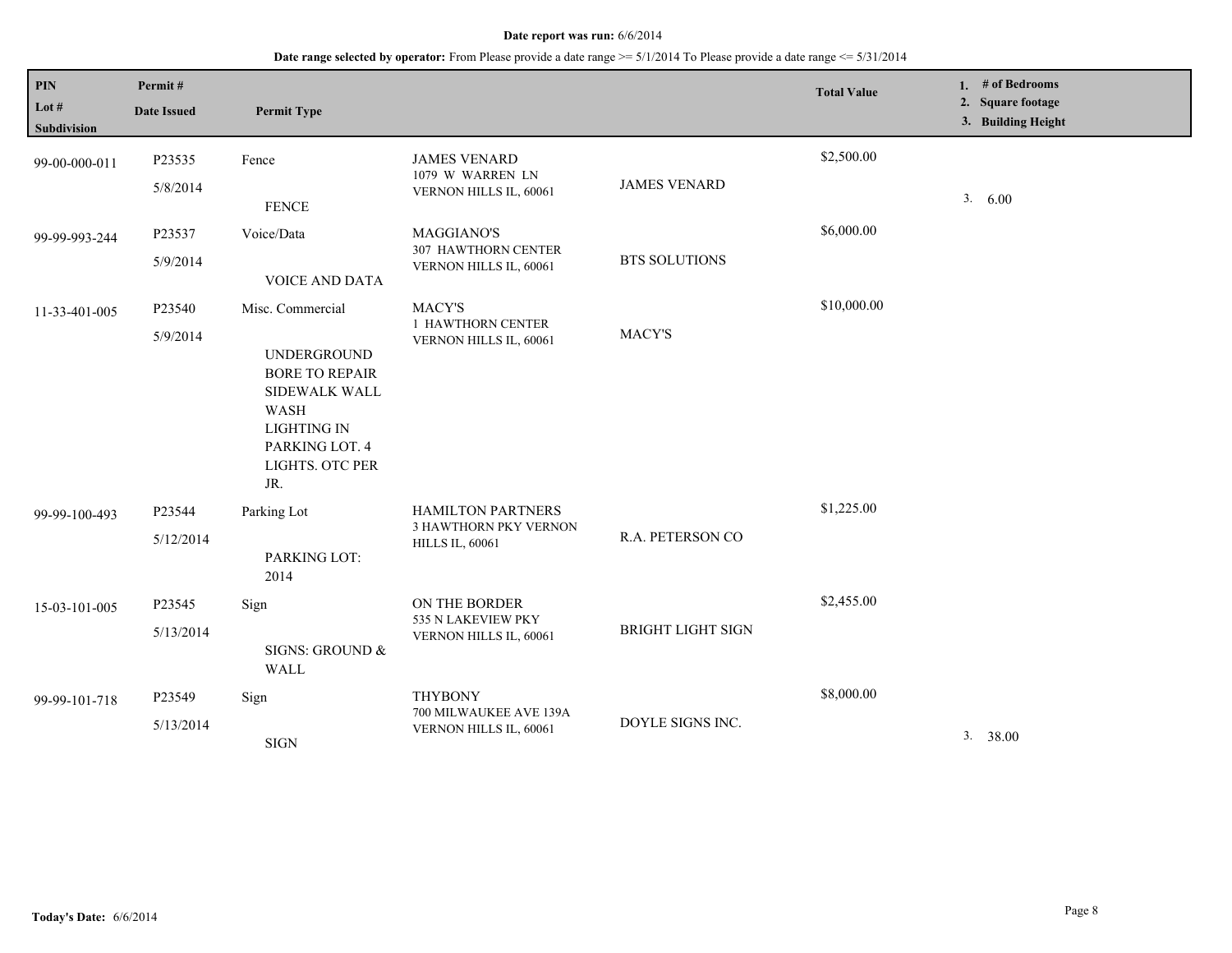| PIN                  | Permit#             |                                                                                                                                                  |                                                                                |                                           | <b>Total Value</b> | 1. # of Bedrooms                        |
|----------------------|---------------------|--------------------------------------------------------------------------------------------------------------------------------------------------|--------------------------------------------------------------------------------|-------------------------------------------|--------------------|-----------------------------------------|
| Lot #<br>Subdivision | <b>Date Issued</b>  | <b>Permit Type</b>                                                                                                                               |                                                                                |                                           |                    | 2. Square footage<br>3. Building Height |
| 99-99-995-370        | P23553<br>5/13/2014 | Parking Lot<br>PARKING LOTS:<br>301 HAWTHORN<br><b>PKWY, 201</b><br><b>HAWTHORN</b><br>PKWY,<br>810 ASPEN, 600<br>ASPEN, 500 ASPEN,<br>430 ASPEN | HAWTHORN SCHOOL DIST<br>841 N WEST END CT<br>VERNON HILLS IL, 60061            | <b>GEWALT HAMILTON</b><br>ASSOCIATES, INC | \$114,900.00       |                                         |
| 99-99-994-264        | P23557<br>5/14/2014 | <b>Security System</b><br><b>SECURITY</b><br><b>SYSTEM</b>                                                                                       | DRY GOODS<br><b>412 HAWTHORN CENTER</b><br>VERNON HILLS IL, 60061              | PROTECTION ONE                            | \$2,020.00         |                                         |
| 15-15-103-028        | P23558<br>5/14/2014 | Commercial Alteration<br><b>INTERIOR</b><br>REMODEL:<br><b>GEWALT</b><br><b>HAMILTON</b><br><b>ASSOCIATES</b>                                    | <b>GEWALT HAMILTON ASSO</b><br>625 FOREST EDGE DR<br>VERNON HILLS IL, 60061    | <b>GEWALT HAMILTON</b><br>ASSOCIATES, INC | \$1,000,000.00     |                                         |
| 99-99-999-925        | P23559<br>5/14/2014 | Fire Sprinklers<br>FIRE SPRINKLER                                                                                                                | 974 CORPORATE WOODS<br>PKY VERNON HILLS IL, 60061                              | SKYHAWK SPRINKLER                         | \$8,000.00         |                                         |
| 99-00-000-286        | P23562<br>5/16/2014 | Certificate of Occupancy<br><b>CO: DARNA</b><br><b>FURNITURE &amp;</b><br><b>ELECTRICAL</b><br><b>WORK ONLY</b>                                  | DARNA FURNITURE<br><b>204 HAWTHORN CENTER</b><br>VERNON HILLS IL, 60061        |                                           |                    |                                         |
| 99-99-999-924        | P23563<br>5/16/2014 | Commercial Alteration<br><b>INTERIOR</b><br><b>ALTERATIONS</b>                                                                                   | <b>BUSINESS IT SOURCE</b><br>954 CORPORATE WOODS<br>PKY VERNON HILLS IL, 60061 | VAN VLISSENGEN                            | \$130,000.00       |                                         |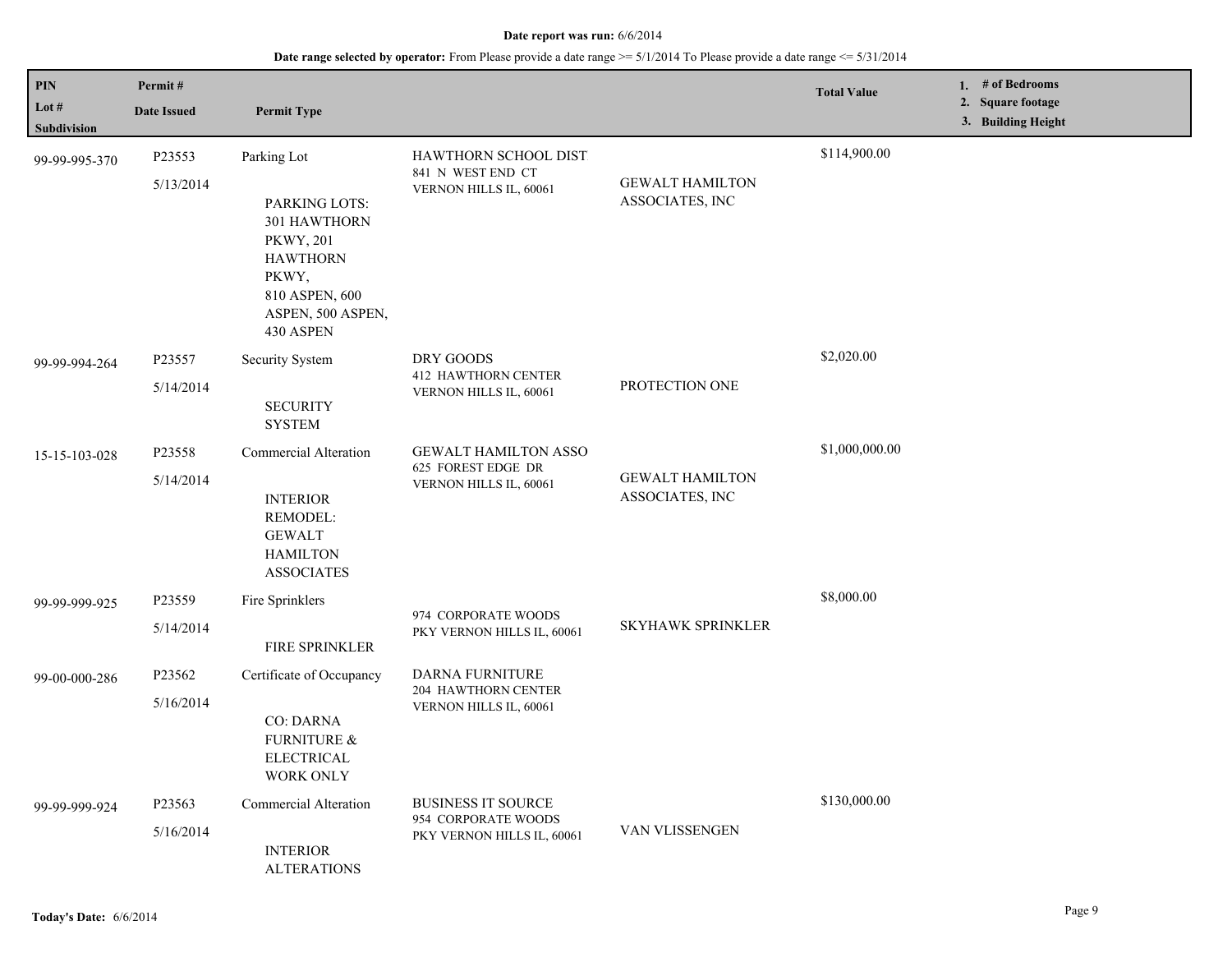| <b>PIN</b><br>Lot $#$<br><b>Subdivision</b> | Permit#<br><b>Date Issued</b>   | <b>Permit Type</b>                                                            |                                                                                 |                              | <b>Total Value</b> | 1. # of Bedrooms<br>2. Square footage<br>3. Building Height |
|---------------------------------------------|---------------------------------|-------------------------------------------------------------------------------|---------------------------------------------------------------------------------|------------------------------|--------------------|-------------------------------------------------------------|
| 99-99-999-929                               | P23566<br>5/16/2014             | Certificate of Occupancy<br><b>CO: EUROPEAN</b><br>CHOCOLATE LTD              | EUROPEAN CHOCOLATE L'<br>740 CORPORATE WOODS<br>PKY VERNON HILLS IL, 60061      |                              |                    |                                                             |
| 99-99-991-236                               | P23574<br>5/20/2014             | Certificate of Occupancy<br><b>CERT OF</b><br><b>OCCUPANCY</b>                | <b>SPICE BAZAAR GROCERS</b><br>131 TOWNLINE RD VERNON<br><b>HILLS IL, 60061</b> | <b>SPICE BAZAAR GROCERS</b>  |                    |                                                             |
| 15-04-202-105                               | P23578<br>5/20/2014             | Sign<br>$_{\rm{SIGN}}$                                                        | <b>600 E BUNKER CT VERNON</b><br><b>HILLS IL, 60061</b>                         | NORTH SHORE SIGN             | \$2,500.00         | 2.<br>49.57<br>3. 5.00                                      |
| 99-99-995-495                               | P23582<br>5/20/2014             | Fire Alarm<br><b>FIRE ALARM</b>                                               | <b>MCDONALD'S</b><br>909 HAWTHORN CENTER<br>VERNON HILLS IL, 60061              | ESSCOE, LLC                  | \$3,500.00         |                                                             |
| 99-99-995-495                               | P23591<br>5/21/2014             | Fire Sprinklers<br><b>RAISE TWO FIRE</b><br><b>SPRINKLERS</b><br><b>HEADS</b> | <b>MCDONALD'S</b><br>909 HAWTHORN CENTER<br>VERNON HILLS IL, 60061              | <b>SHAMROCK FIRE PROTECT</b> | \$1,200.00         |                                                             |
| 99-99-999-924                               | P <sub>23596</sub><br>5/22/2014 | Fire Sprinklers<br><b>FIRE SPRINKLER</b>                                      | <b>BUSINESS IT SOURCE</b><br>954 CORPORATE WOODS<br>PKY VERNON HILLS IL, 60061  | <b>SKYHAWK SPRINKLER</b>     | \$3,800.00         |                                                             |
| 15-04-202-149                               | P23597<br>5/22/2014             | Parking Lot<br>PARKING LOT<br><b>STORM BASINS</b>                             | NEIL ENTERPRISES, INC.<br><b>450 BUNKER CT VERNON</b><br><b>HILLS IL, 60061</b> | AAA WALSH & SONS             | \$7,500.00         |                                                             |
| 99-99-990-786                               | P23598<br>5/22/2014             | Certificate of Occupancy<br><b>CO: ROCK</b><br><b>AMERICA</b>                 | <b>ROCK AMERICA</b><br>114 HAWTHORN CENTER<br>VERNON HILLS IL, 60061            | ROCK AMERICA                 |                    |                                                             |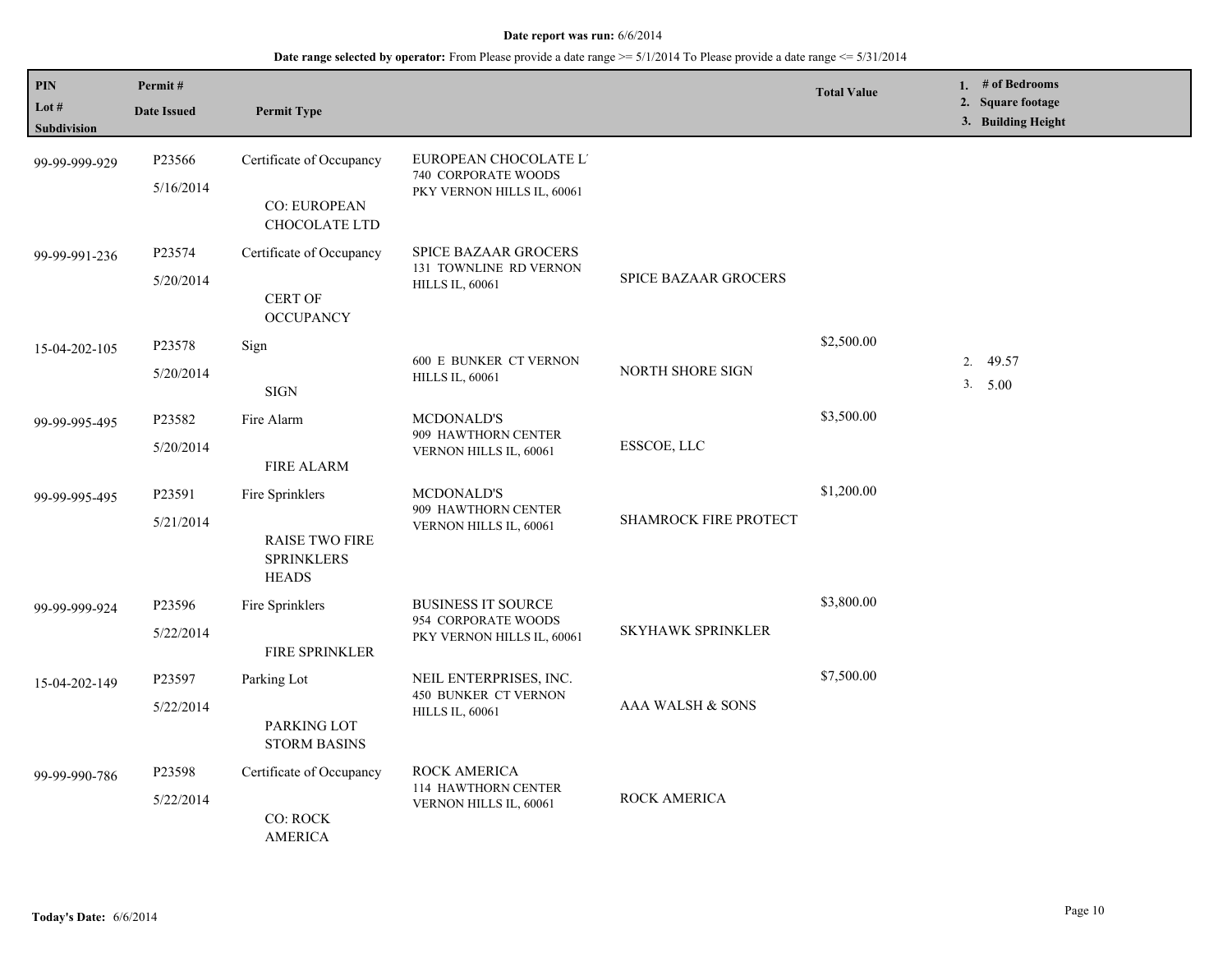| PIN<br>Lot $#$<br><b>Subdivision</b> | Permit#<br><b>Date Issued</b> | <b>Permit Type</b>                                                                                                                                                                                 |                                                                         |                                     | <b>Total Value</b> | 1. # of Bedrooms<br>2. Square footage<br>3. Building Height |
|--------------------------------------|-------------------------------|----------------------------------------------------------------------------------------------------------------------------------------------------------------------------------------------------|-------------------------------------------------------------------------|-------------------------------------|--------------------|-------------------------------------------------------------|
| 99-99-101-059                        | P23599<br>5/22/2014           | Certificate of Occupancy<br><b>CO: DREAM</b><br><b>JEWELRY</b>                                                                                                                                     | <b>DREAM JEWELRY</b><br>1035 HAWTHORN CENTER<br>VERNON HILLS IL, 60061  |                                     |                    |                                                             |
| 99-99-100-406                        | P23600<br>5/23/2014           | Parking Lot<br>PARKING LOT<br>SEALCOAT,<br>CRACKFILL,<br><b>STRIPE: 2014</b>                                                                                                                       | 0 HAWTHORN VILLAGE<br><b>COMMONS VERNON HILLS</b><br>IL, 60061          | R.A. PETERSON CO                    | \$4,400.00         |                                                             |
| 15-03-102-006                        | P23601<br>5/23/2014           | Parking Lot<br>PARKING LOT<br><b>CRACKFILL AND</b><br><b>STRIPE: 2014</b>                                                                                                                          | RIVERTREE SHOPPING CEN<br>701 N MILWAUKEE AV<br>VERNON HILLS IL, 60061  |                                     | \$12,700.00        |                                                             |
| 99-99-999-653                        | P23605<br>5/23/2014           | Site Work<br>PRELIMINARY<br><b>SITE WORK:</b><br>SILT/SEDIMENT<br>FENCING, TREE<br>FENCING,<br><b>TREE/BRUSH</b><br>REMOVAL/CLEARI<br>NG,<br><b>CONTRUCTION</b><br><b>ENTRANCE (NO</b><br>GRADING) | SPRINGS OF VERNON HILL<br>350 S MILWAUKEE AVE<br>VERNON HILLS IL, 60061 | CHARLES HALL CONSTRUC<br><b>LLC</b> |                    |                                                             |
| 99-00-000-788                        | P23616<br>5/27/2014           | Commercial Alteration<br>COMMERCIAL<br><b>ALTERATION</b>                                                                                                                                           | MURPHY PACKAGING<br>150 N FAIRWAY DR 160<br>VERNON HILLS IL, 60061      |                                     | \$3,000.00         |                                                             |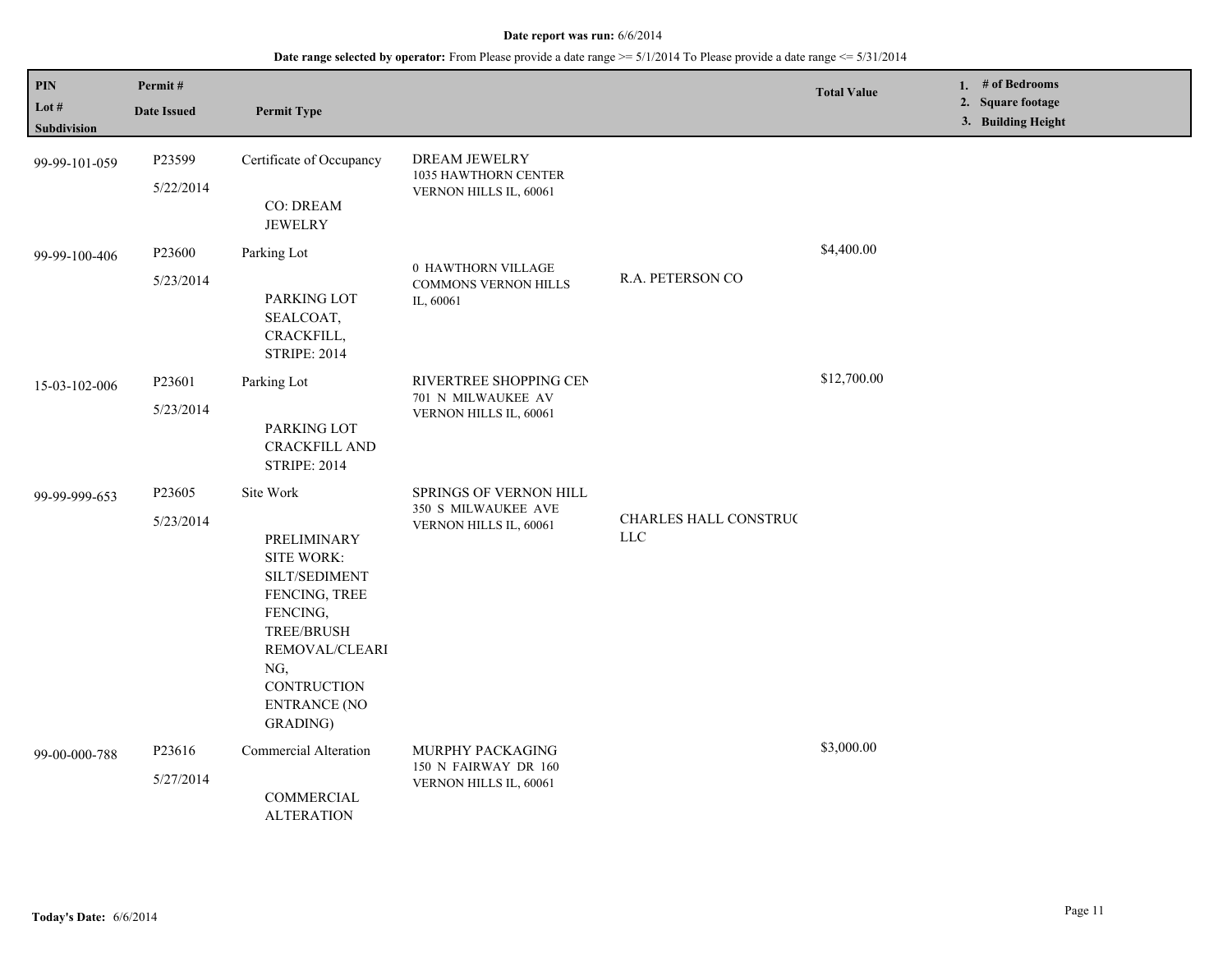| PIN<br>Lot $#$ | Permit#            |                                                                                                                     |                                                                        |                                       | <b>Total Value</b> | 1. # of Bedrooms<br>2. Square footage |
|----------------|--------------------|---------------------------------------------------------------------------------------------------------------------|------------------------------------------------------------------------|---------------------------------------|--------------------|---------------------------------------|
| Subdivision    | <b>Date Issued</b> | <b>Permit Type</b>                                                                                                  |                                                                        |                                       |                    | 3. Building Height                    |
| 99-99-101-409  | P23617             | Parking Lot                                                                                                         | TOWNHOMES OF OLDE GR<br>0 OLDE GROVE FARM                              |                                       | \$2,876.00         |                                       |
|                | 5/27/2014          | 2014: SEALCOAT<br><b>DRIVES AND</b><br><b>CRACKFILL</b><br><b>STREETS</b>                                           | <b>TOWNHOMES VERNON</b><br><b>HILLS IL, 60061</b>                      | KALMAN MANAGEMENT                     |                    |                                       |
| 99-99-100-488  | P23618             | Certificate of Occupancy                                                                                            | DARNA FURNITURE<br>1120 HAWTHORN CENTER                                |                                       |                    |                                       |
|                | 5/27/2014          | <b>CO-DARNA</b><br><b>FURNITURE</b>                                                                                 | VERNON HILLS IL, 60061                                                 | <b>DARNA FURNITURE</b>                |                    |                                       |
| 99-99-101-645  | P23619             | Swimming Pool/Spa                                                                                                   | THE OAKS CLUBHOUSE                                                     |                                       | \$101,500.00       |                                       |
|                | 5/27/2014          | Fence                                                                                                               | 103 OAK LEAF LN VERNON<br><b>HILLS IL, 60061</b>                       | KINZIE BUILDERS                       |                    |                                       |
| THE OAKS       |                    | <b>OUTDOOR POOL</b><br>(OAKS)<br><b>CLUBHOUSE)</b><br><b>W/FENCE</b>                                                |                                                                        |                                       |                    |                                       |
| 99-99-101-187  | P23620             | Misc. Commercial                                                                                                    | LIFETIME FITNESS<br><b>680 WOODLANDS PKY</b><br>VERNON HILLS IL, 60061 |                                       | \$245,000.00       |                                       |
|                | 5/27/2014          | <b>INTERIOR</b><br><b>UPDATE: CARPET,</b><br>TILE, TURF, ETC.<br>*revisions received<br>prior to original<br>review |                                                                        | LIFETIME FITNESS                      |                    |                                       |
| 99-99-994-264  | P23623             | Fire Sprinklers                                                                                                     | DRY GOODS<br><b>412 HAWTHORN CENTER</b>                                |                                       | \$6,000.00         |                                       |
|                | 5/28/2014          | <b>FIRE SPRINKLER</b>                                                                                               | VERNON HILLS IL, 60061                                                 | SHAMROCK FIRE PROTECT                 |                    |                                       |
| 99-00-000-704  | P23629             | Voice/Data                                                                                                          | TOUCH OF HEALTH                                                        |                                       | \$2,000.00         |                                       |
|                | 5/29/2014          | <b>VOICE &amp; DATA</b>                                                                                             | 175 E HAWTHORN PKY<br>suite 220 VERNON HILLS IL,<br>60061              | ZAP CONSTRUCTION SERV.                |                    |                                       |
| 99-00-000-704  | P <sub>23630</sub> | Fire Alarm                                                                                                          | TOUCH OF HEALTH<br>175 E HAWTHORN PKY                                  |                                       | \$6,459.00         |                                       |
|                | 5/29/2014          | <b>FIRE ALARM</b>                                                                                                   | suite 220 VERNON HILLS IL,<br>60061                                    | AFFILIATED CUSTOMER<br><b>SERVICE</b> |                    |                                       |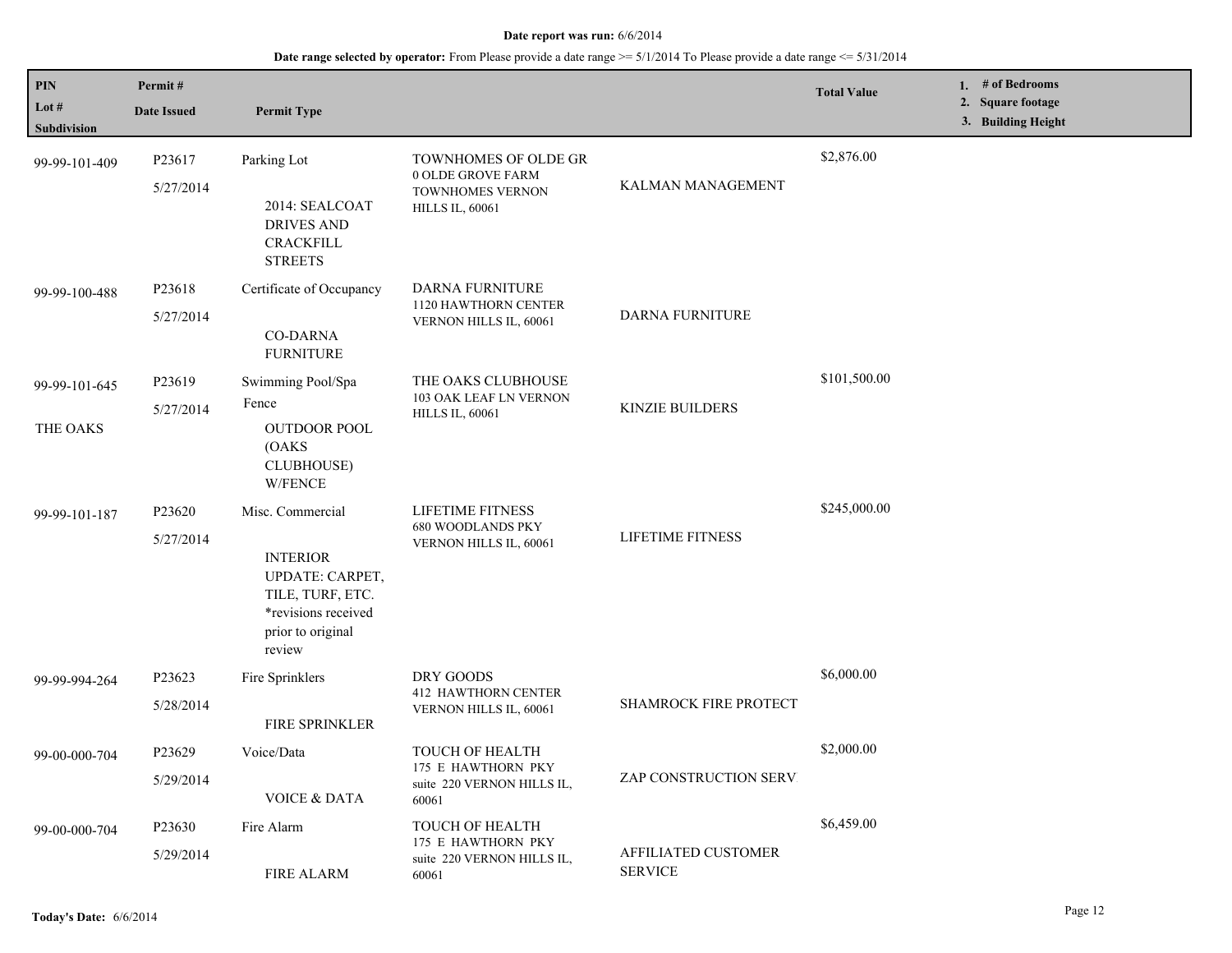| <b>PIN</b><br>Lot $#$<br><b>Subdivision</b> | Permit#<br><b>Date Issued</b>   | <b>Permit Type</b>                                                                                                                                                       |                                                                                |                                                  | <b>Total Value</b> | 1. # of Bedrooms<br>2. Square footage<br>3. Building Height |
|---------------------------------------------|---------------------------------|--------------------------------------------------------------------------------------------------------------------------------------------------------------------------|--------------------------------------------------------------------------------|--------------------------------------------------|--------------------|-------------------------------------------------------------|
| 11-33-303-001                               | P23631<br>5/29/2014             | Tent<br>5 TENTS AND 2<br><b>MARQUIS: JUNE 3</b>                                                                                                                          | RUST OLEUM CORP<br>11 HAWTHORN PKWY<br>VERNON HILLS IL, 60061                  | <b>AAA TENT MASTERS</b>                          | \$10,500.00        |                                                             |
| 99-99-995-180                               | P23634<br>5/29/2014             | Fire Alarm<br>FIRE ALARM                                                                                                                                                 | 82 COMMONWEALTH CT<br>VERNON HILLS IL, 60061                                   | <b>FOX VALLEY FIRE AND SAI</b><br><b>COMPANY</b> | \$6,700.00         |                                                             |
| 99-99-999-924                               | P23636<br>5/29/2014             | Voice/Data<br><b>DATA</b>                                                                                                                                                | <b>BUSINESS IT SOURCE</b><br>954 CORPORATE WOODS<br>PKY VERNON HILLS IL, 60061 | EPIC INTERGRATED A/V                             | \$12,000.00        |                                                             |
| 99-99-999-284                               | P23639<br>5/30/2014             | Parking Lot<br>PARKING LOT<br><b>SEALCOAT</b>                                                                                                                            | <b>LAKEVIEW FITNESS</b><br>700 N LAKEVIEW PKY<br>VERNON HILLS IL, 60061        | AAA QUALITY PAVING                               | \$8,895.00         |                                                             |
| 99-99-999-924                               | P <sub>23640</sub><br>5/30/2014 | Fire Alarm<br><b>FIRE ALARM</b>                                                                                                                                          | <b>BUSINESS IT SOURCE</b><br>954 CORPORATE WOODS<br>PKY VERNON HILLS IL, 60061 | HOMESTEAD ELECTRIC<br><b>COMPANY</b>             | \$6,450.00         |                                                             |
| 99-99-100-159                               | P23641<br>5/30/2014             | Commercial Alteration<br><b>INTERIOR</b><br>REMODEL:<br><b>JOHNSON</b><br><b>CONTROLS</b><br>$4/16/14$ : revised<br>layout plans received<br>prior to permit<br>issuance | JOHNSON CONTROLS - SOU<br>859 WEST END CT suite 101<br>VERNON HILLS IL, 60061  | K2N CREST, P.C.                                  | \$200,000.00       |                                                             |
| 99-99-101-718                               | P23645<br>5/30/2014             | Commercial Alteration<br><b>FACADE CHANGE</b><br>AND INTERIOR<br>ALTERATION:<br><b>THYBONY</b>                                                                           | <b>THYBONY</b><br>700 MILWAUKEE AVE 139A<br>VERNON HILLS IL, 60061             | TIMOTHY MORGAN ASSOC                             | \$110,000.00       |                                                             |